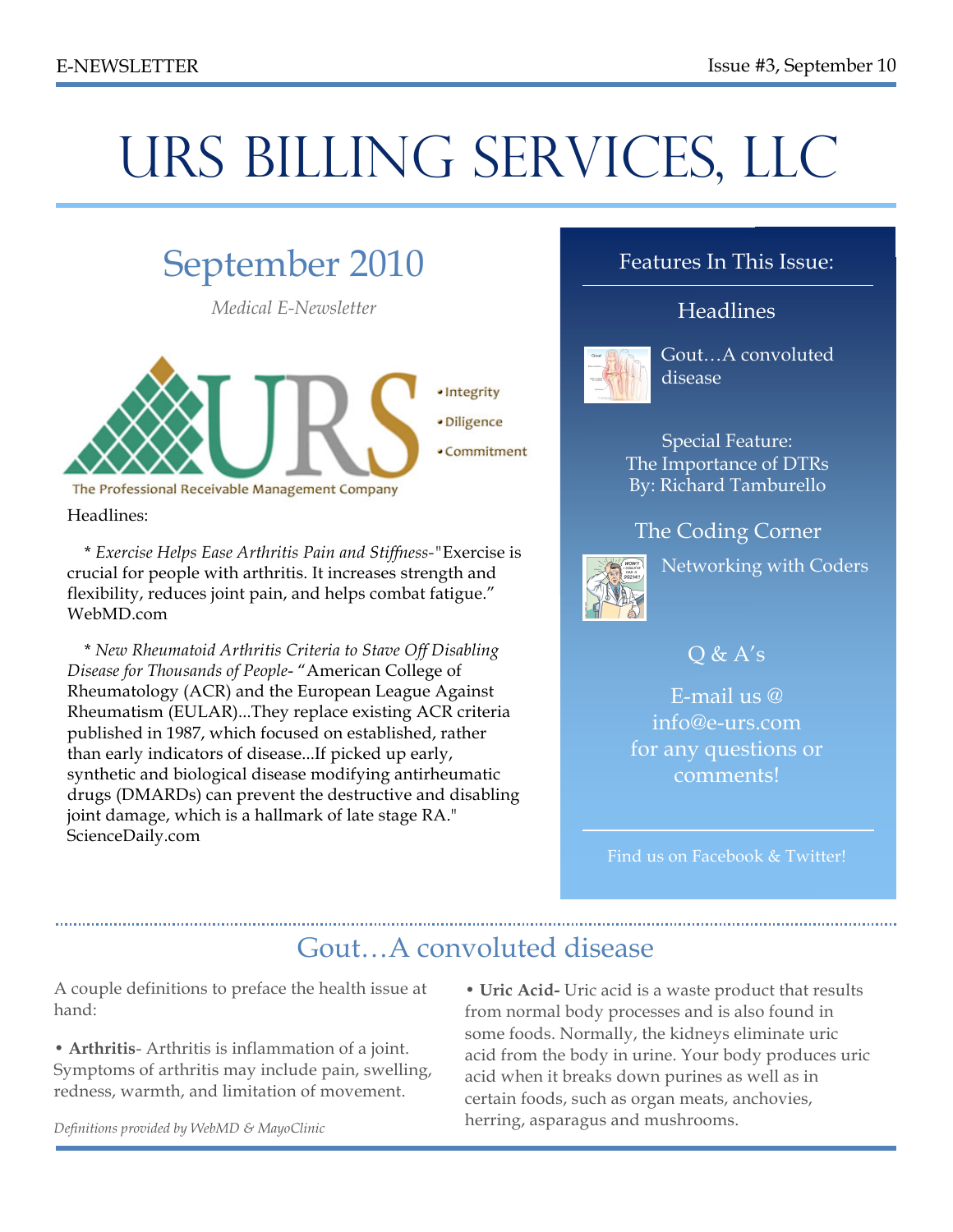#### What is Gout?

Gout is a type of arthritis, which causes a sudden burning pain and stiffness in the joint. Over time, this pain tends to harm the tendons unless treated.

#### What causes Gout?

Uric acid is the main culprit for having gout. Gout develops when the uric acid forms crystal like shapes in and around the joint.

#### What are the symptoms?

The most common area gout attacks is the big toe where the crystals form and irritate the joint causing extreme pain and discomfort. Other joints that are commonly affected include the ankles, knees, wrists, fingers, and elbows. A common symptom is severe tenderness; even the feel of a blanket can cause extreme pain. In rare cases an attack can last for weeks, normally, however they last for a few days either treated or untreated with medication.

#### How is it treated?

Prevention of gout attacks is as vital as the treatment. Prevention is done through weight loss, drinking plenty of fluids, reducing alcohol



consumption, dietary changes and medications to reduce the uric acid level in the blood.

Treatment involves prescription or over-the-counter medication that prevents or reduces inflammation of the attacked area.

### Special Feature The Importance of DTRs

#### By: Richard Tamburello

In this issue of E-URS Newsletter, I will focus on why establishing `Delinquency Tolerance Ratio's' (DTR's) is one key success factor by which to minimize the practice's investment in A/R. DTR's should be set-up for all major insurance providers, including self-pay accounts. Implementing strict guidelines help to ensure that your practice not only minimize its investment in A/R but produce optimal cash revenues on a consistent basis.

As a general rule, we use the following DTR ratio targets for managing our clients A/R. These ratios are to be used as target guidelines for insurance and self-pay balances:  $\langle 30 \text{ days} = 75\% - 80\%, \langle 60 \rangle = 10\%, \langle 91 \rangle = 5\%, \langle 121 \rangle = 5\%, \langle 120 \rangle = 5\%$ .